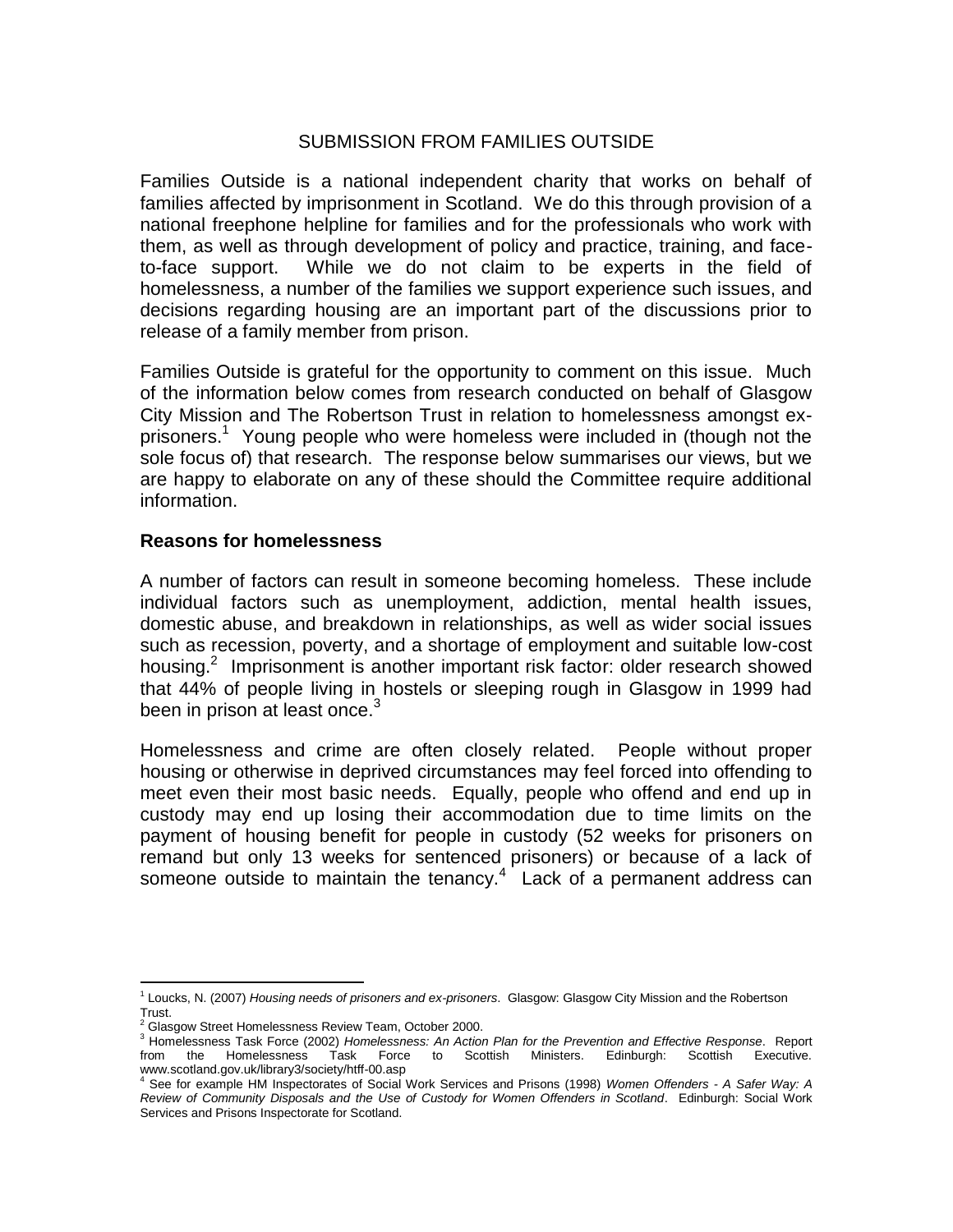lead to other problems such as difficulty finding employment<sup>5</sup> or problems regaining custody of children.<sup>6</sup>

People in prison are more likely to reoffend if suitable housing is not available for them upon release.<sup>7</sup> Research for the Home Office in England and Wales found in a long-term follow-up of prisoners after release that a third of those released to stable accommodation reoffended, but that this proportion more than doubled for those who were homeless or in unstable accommodation.<sup>8</sup> The Social Exclusion Unit in England and Wales reported that having stable accommodation can reduce the risk of offending by up to  $20\%$ <sup>9</sup> Stable accommodation is also likely to reduce the risk of personal victimisation: "In whichever way safety is defined, living in homelessness is not safe." $10$  This is particularly a concern with regard to young people who become homeless.

The Homelessness Task Force of the (then) Scottish Executive<sup>11</sup> highlighted the issue of relationships as significant for prisoners, particularly at the point of release. Statistics collected at Glasgow City Mission on the individuals who received one-to-one support identify breakdowns in relationships as the most pressing reason contributing to homelessness among these clients.<sup>12</sup> A range of issues, with community ties important among them, therefore combine to perpetuate the cycle of homelessness and crime.

In our own experience at Families Outside, breakdown in relationships is a key factor in whether people are willing to accommodate their family members on release from prison. In the past, organisations such as SACRO have trained prison staff at HMP & YOI Cornton Vale and HMYOI Polmont for this reason, as positive relationships with families are an important protective factor for young people – or indeed for any prisoner - on release from custody. We have attached an appendix with some of the (anonymised) calls to our Helpline that give examples of the types of issues families raise regarding housing for young people.

The report for Glasgow City Mission and The Robertson Trust highlighted the isolation prisoners experience upon release from custody, perhaps especially amongst younger people, as another concern, which was evident in the interviews with service users. The case study below from the report shows one example of this:

Case study: Lewis

 $\overline{a}$ <sup>5</sup> Reid-Howie Associates (2004) *The Provision of Housing Advice to Prisoners in Scotland*. Edinburgh: Scottish Executive.

<sup>6</sup> Carlisle, J. (1996) *The housing needs of ex-prisoners*. York: University of York Centre for Housing Policy.

<sup>7</sup> *Ibid*.

<sup>8</sup> Home Office, cited in Reid-Howie Associates (2004), *op cit*.

<sup>9</sup> Social Exclusion Unit (2002) *Reducing re-offending by ex-prisoners*. http://www.socialexclusionunit.gov.uk/downloaddoc.asp?id=190.

<sup>10</sup> Smith, A. (2005), *Day Centre Services in Glasgow: Recommendations and Considerations for Future Development.*  Glasgow Homelessness Network, p. 22.

 $11$  Op cit.

<sup>&</sup>lt;sup>12</sup> Unpublished statistics, Glasgow City Mission.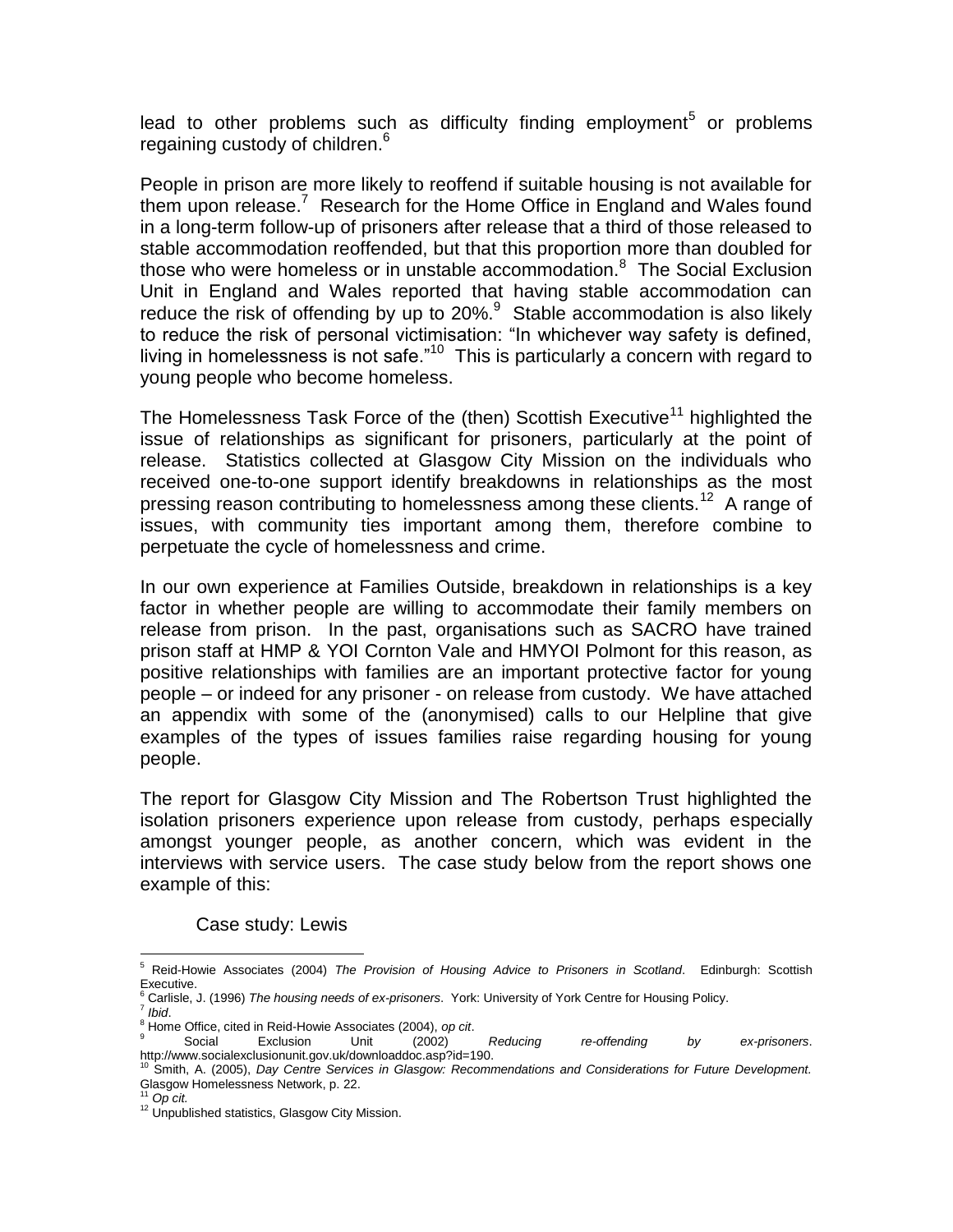Lewis (not his real name), an evidently intelligent and articulate 22-year old, described himself as "happy" or at least content in prison, though "institutionalised". Prison gave him a sense of security: he had been in and out of custody for the previous five years, and prior to that had grown up in children"s homes, foster care, and eventually secure units, young offender institutions, and prison. As he described it, the pattern "becomes natural" and that prison was better than hostels because "at least you get regular meals here"

The report further noted that the most common reason people cited for their own homelessness was misuse of alcohol or other drugs (29%). Victimisation was another common response (20%). This included attacks and "fleeing violence", repeated vandalism and break-ins to property, and harassment and threats from neighbours (which in one case resulted in the death of a friend). Break-up of relationships and family conflict appeared to be equally relevant (19%), as was failure to arrange housing prior to release from prison (and in one case, from care), closely followed by eviction (17%). Reasons for eviction, according to the respondents, included rent arrears, intoxication or abusive behaviour, imprisonment, and "for being an idiot".

Another common theme was loss of housing due to imprisonment (15%). This included loss of temporary furnished flats and loss of housing due to inability to pay for it (such as through discontinuation of housing benefits). Other reasons for homelessness included rent or mortgage arrears (12%), bereavement (8%), domestic violence (two as victims and two as perpetrators; 3% each), accommodation bans, and poor physical or mental health. Two people said they had never had their own accommodation before. Some commented that general chaotic lifestyles and anti-social behaviour due to addiction was a problem, as was loneliness, isolation, and inability to cope on their own.<sup>13</sup>

Past and current abuse is a particularly relevant factor in homelessness and substance misuse amongst young women.<sup>14</sup> For example it is often a factor in decisions for young people to run away from home, leaving them without stable accommodation and vulnerable to exploitation.<sup>15</sup>

## **Support for young people facing homelessness**

The research for Glasgow City Mission and The Robertson Trust<sup>16</sup> reported one service provider's concern that people in prison have no choice but to work with agencies that may not be appropriate for them. For example, specialist support for housing work with young people may be unavailable. Other reports have

 $\overline{a}$ <sup>13</sup> See also Jones, A. and Pleace, N. (2005) *Daytime Homelessness*. York: Centre for Housing Policy, University of York. <sup>14</sup> See for example HM Inspectorates of Social Work Services and Prisons (1998); Corston Report (2007) *A report by* 

*Baroness Jean Corston of a review of women with particular vulnerabilities in the criminal justice system*. London: Home Office. <sup>15</sup> See for example Malloch, M. (2011) "Responding to Young Runaways: Problems of Risk and Responsibility". *Youth* 

*Justice* 11(1), 61-76. <sup>16</sup> Loucks (2007), *op cit*.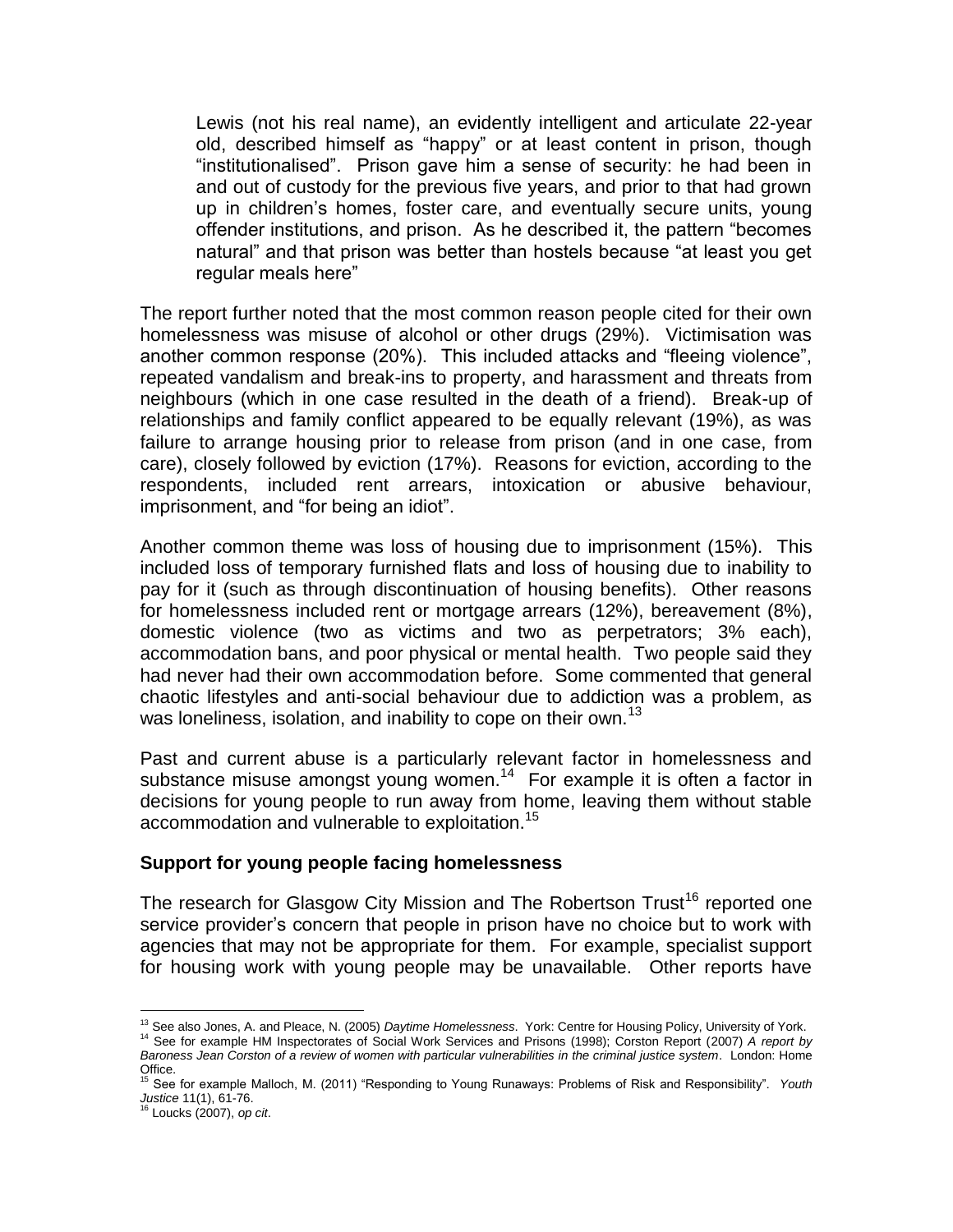noted concerns about the appropriateness of support for young people: in its response to the consultation document from the Glasgow Homelessness Partnership,<sup>17</sup> the Glasgow Homelessness Network<sup>18</sup> commented that the physical environment of the Hamish Allan Centre (housing office in Glasgow) is not always appropriate for people who are homeless and therefore vulnerable, especially for people who are homeless for the first time and for young people.

Specialist support for young people in difficulty is available, however. Includem has demonstrated very positive results in its work with young people vulnerable to homelessness, substance misuse and offending.<sup>19</sup> Family mediation from organisations such as SACRO, Aberlour, Children 1<sup>st</sup> and Relationships Scotland also work to prevent or repair the breakdown in relationships leading to homelessness amongst young people. Families Outside, in turn, provides specialist support to families affected by imprisonment, where the risk of homelessness after a young person"s release from custody is particularly high.

Identifying and engaging the young people and their families who need this support can be more of a challenge, as young people and their families facing such difficulties may not readily access or be aware of the support available. Family Justice in the USA commends the use of a Strengths-Based Genogram and ecomapping for this purpose. The strengths-based genogram identifies the other issues families might be facing and, importantly, where the strengths lie in terms of support for the service user as well as for the wider family. Ecomapping, in turn, identifies the agencies and support already engaging with the family in some form; this too identifies the positive supports as well as where there might be tensions. An explanation of these tools as well as training videos and supporting research are available at no cost under "Tools for professionals" at http://www.familiesoutside.org.uk/getting-involved/.

Prof Nancy Loucks Chief Executive Families Outside 6 February 2012

 $\overline{a}$ 

<sup>&</sup>lt;sup>17</sup> Glasgow Homelessness Partnership (2006) "Modernising the Hamish Allan Centre – Part I: Discussion Paper." Glasgow: Glasgow City Council.

<sup>&</sup>lt;sup>18</sup> Glasgow Homelessness Network (2006) Submission to the Glasgow Homelessness Partnership, September 2006.

<sup>19</sup> Includem (2011) *The Evidence for A Better Life: Activity and Impact Report 2010-2011*. Glasgow: Includem.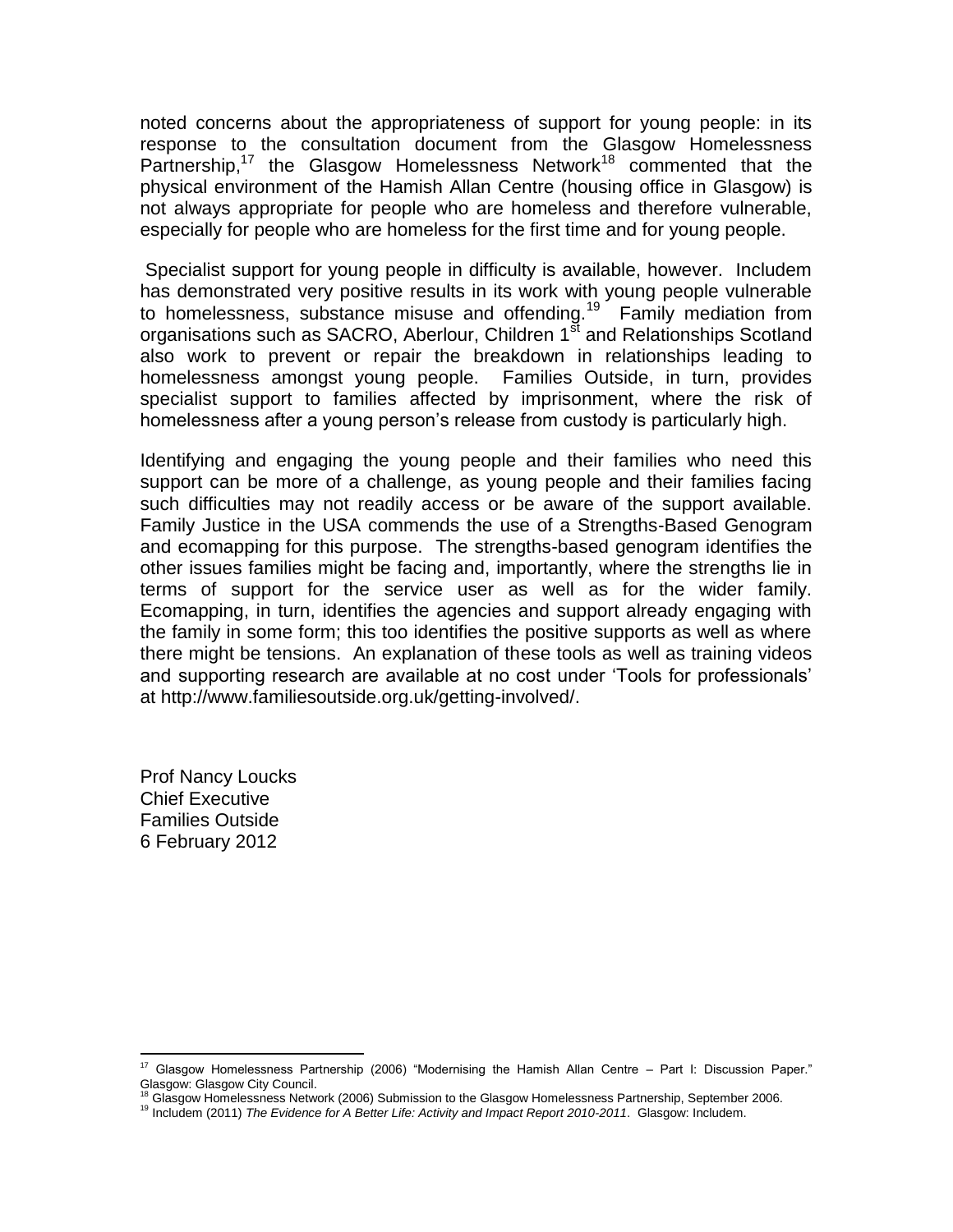## **Helpline Database Search - Housing/Young People**

- $\bullet$  Mr F is granddad to G ..., [who] is only 20 but has been in prison many times, parents wanting nothing to do with him and he has been in care or with adults (close relatives in some cases) who have simply had him for the money he has brought into the house. G is diagnosed ADHD and was on Ritalin until this was stopped when he was 15 and sent into care. He has been in trouble since that time. He has literacy difficulties and most of the problems are associated with his frustrations in not understanding. Granddad has concerns about his mental health every time he is in prison. His tenancy … has been taken away although he is due to be released from prison in October and it is unlikely he will have this reinstated as he is more than £900 in arrears. However, difficulty in filling out forms meant that he wasn't offer the housing support he was entitled to. Mr F was also … worried about what will happen to G when he is released from prison. He needs day to day support but granddad feels there is very little for him.
- H"s son is currently in [x prison] and is nearing the end of his sentence. He has been on home leave before and while father is happy for him to come home on these occasions he doesn't want him home when he is released. His son was convicted at 21 and has spent 18 years inside; as such father does not find it appropriate for him to stay with him. Caller looking to find out how he will secure housing …. Expressed he was keen to buy all the necessary things to help his son e.g. furniture but would like him to stand on his own to feet.
- A's son is currently remanded in [x prison] and is losing his flat. A has spoken to council and is looking to send him council tax confirmation to be filled in by himself and stamped by prison. Explained that as he is on remand he would be entitled to claim Housing Benefit for up to 52 weeks however A explained that he had built up arrears previous to being remanded.
- V telephoned, upset about her current situation. Her older son has recently been sentenced, an alcohol induced offence, and she was keen to find out what will happen to his flat, which he has not long secured, whilst he is in prison. He is 20 years old and will be transferred to Polmont…. [Because] he is deemed to be a vulnerable young adult, he has been given priority housing. However, now anxious in case this is taken from him and he will have nowhere to go when he is released. V says that she cannot have him at her home, as she already has a 13 year old daughter and a son, currently on probation. There is "bad blood" between the brothers, and it wouldn't be suitable for him to come back to the house. V has also recently split up from her partner and is trying to